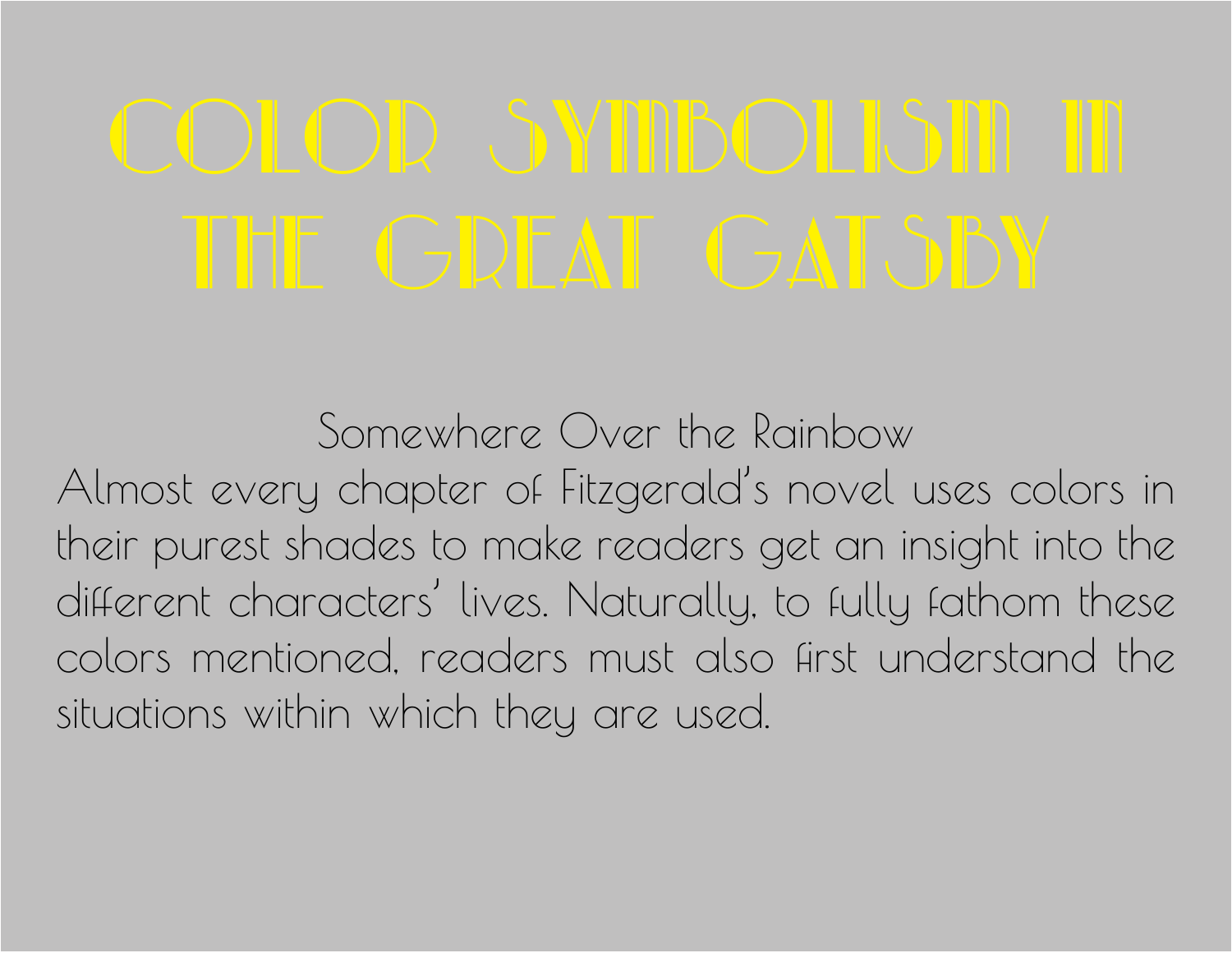# [What Do Colors Mean?](https://www.youtube.com/watch?v=K2K8pPWaGSU)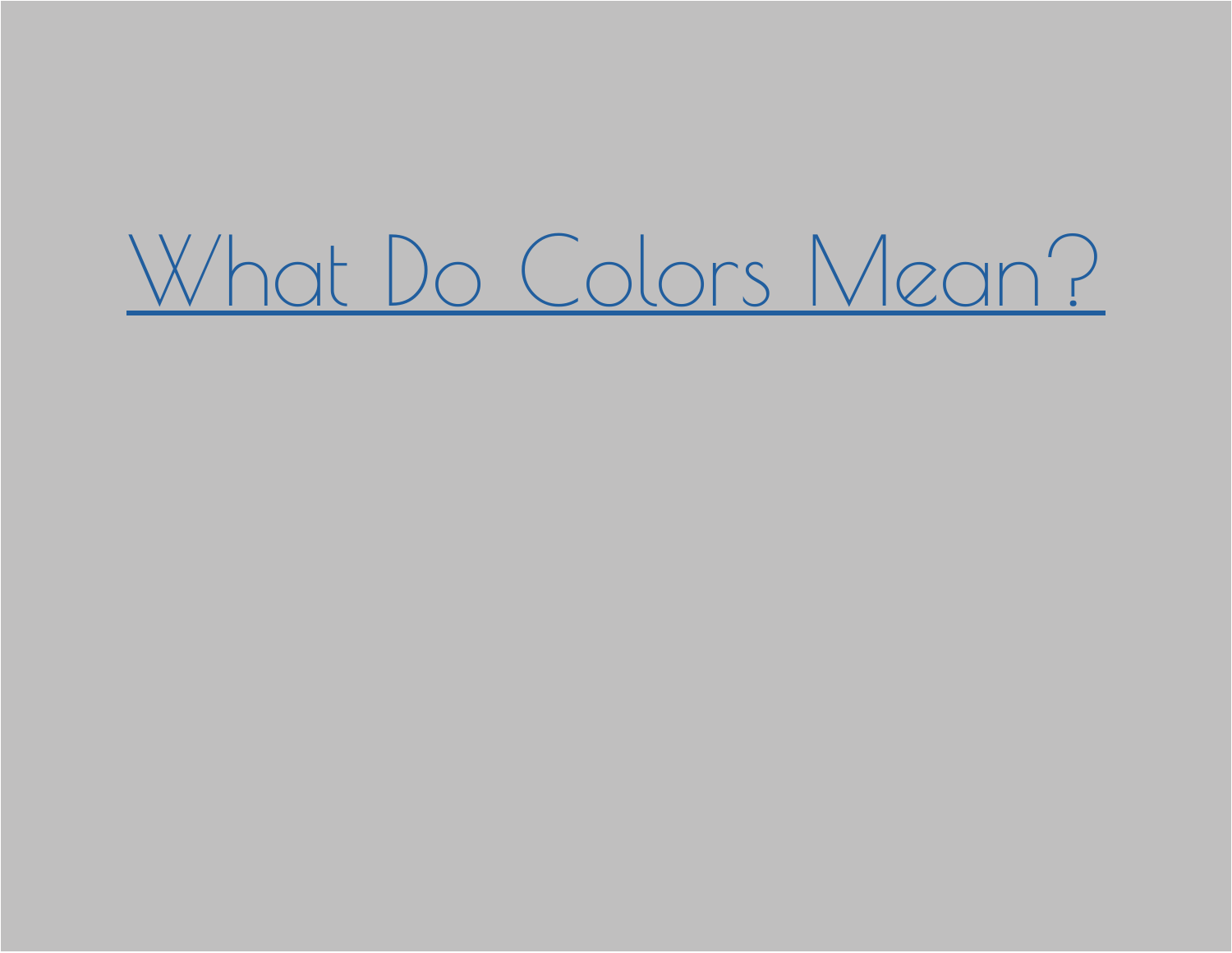## COLORS USED BY FITZGERALD

White Blue Red Green Grey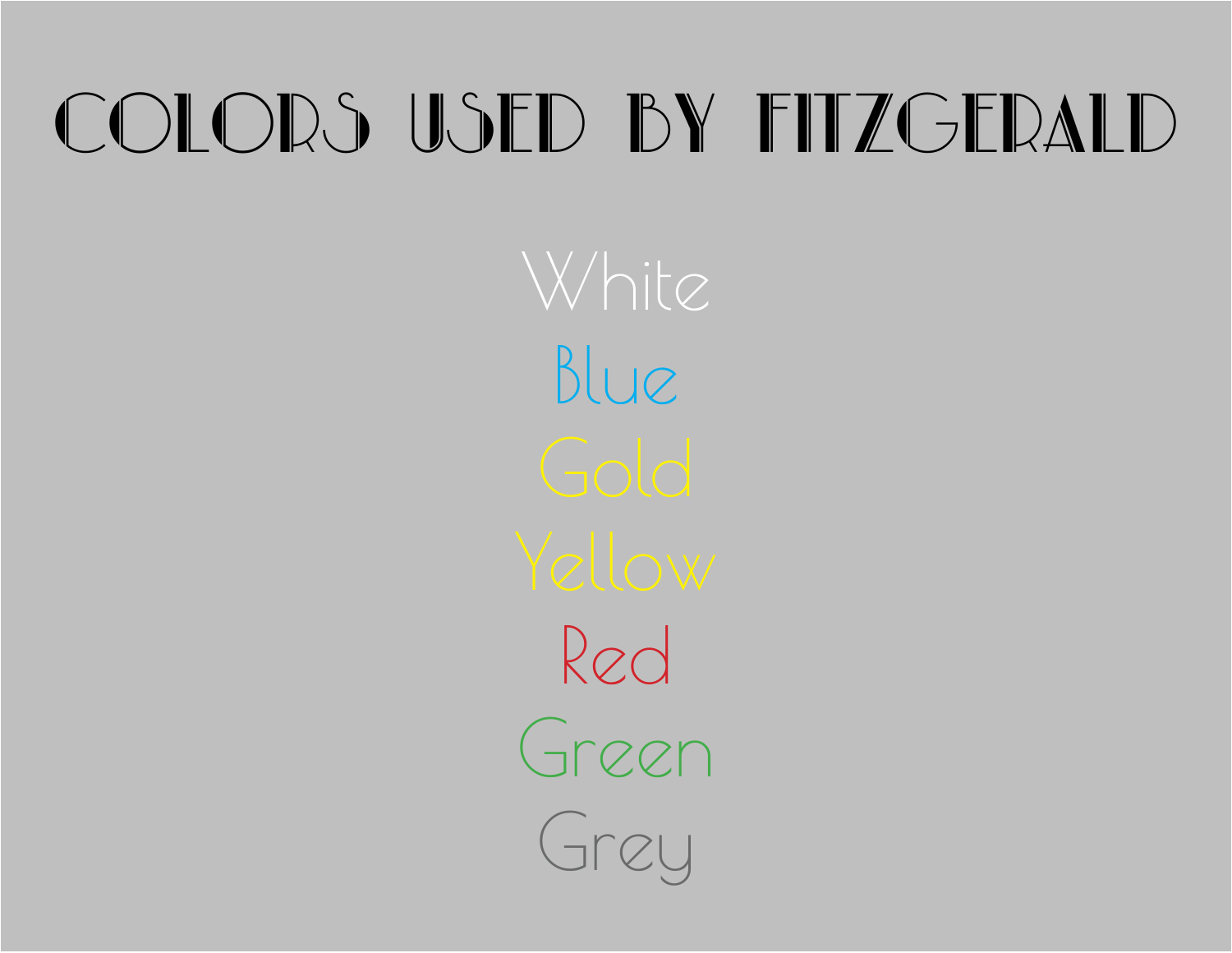## WHITE

White is commonly used throughout Fitzgerald story and appears in every character's description. White also represents the East Egg through the quote; "across the courtesy bay the white palaces of fashionable East Egg glittered along the water." But the use of the color white emphases the innocence and purity is deceiving and hinds the truth of these wealthy people.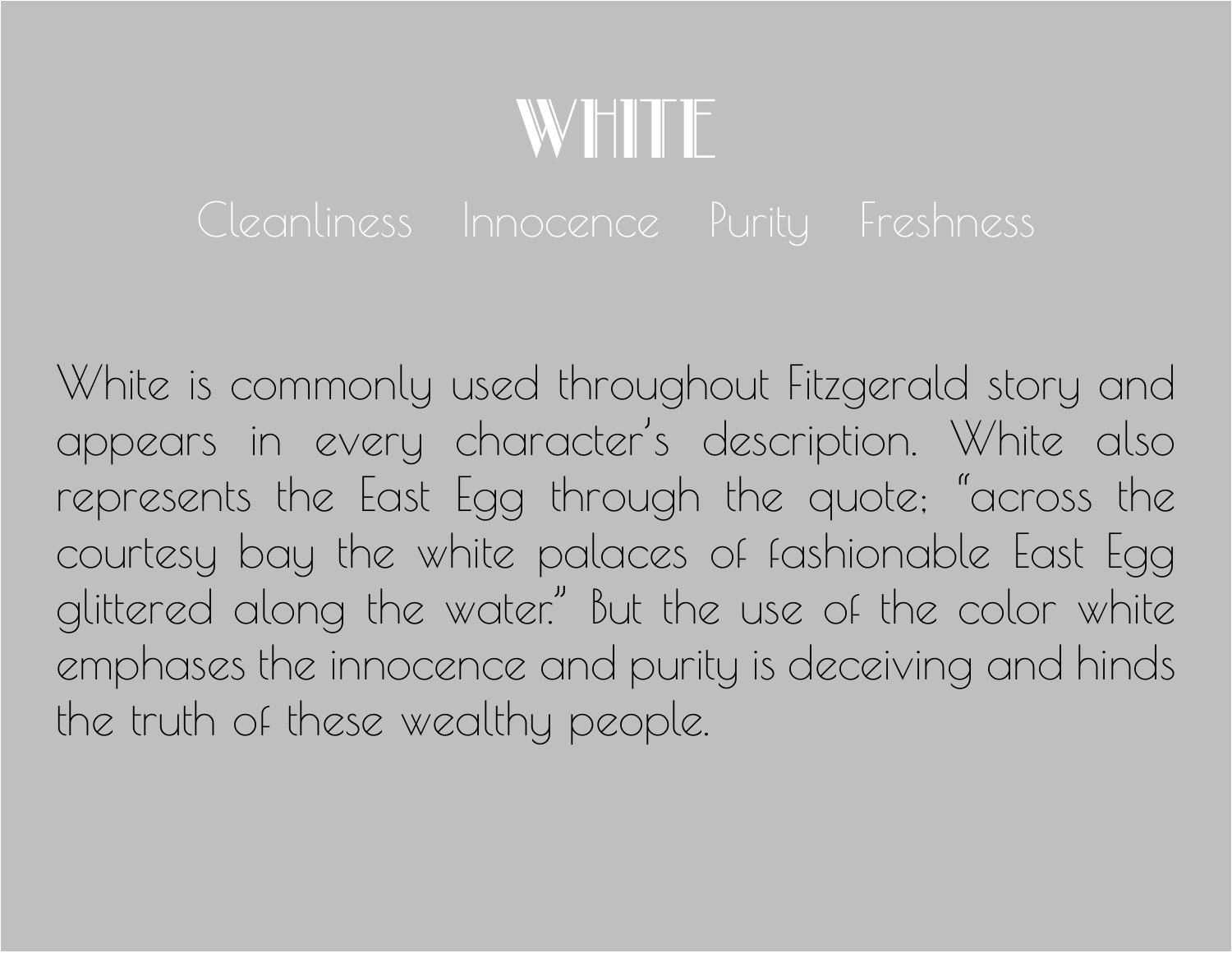## BIUF

## Depression Moody Unhappy

The color blue is more closely related to the character of Gatsby than any other character. Blue resembles Gatsby's illusions; his deeply romantic dreams of unreality. His gardens are blue, his chauffeur wears blue, the water separating him from Daisy is his "blue lawn", Tom's car is blue, along with the blue coat that Cody buys for Gatsby. Also the eyes of T.J. Eckleburg are blue, making the eyes of God into a non-existing dream.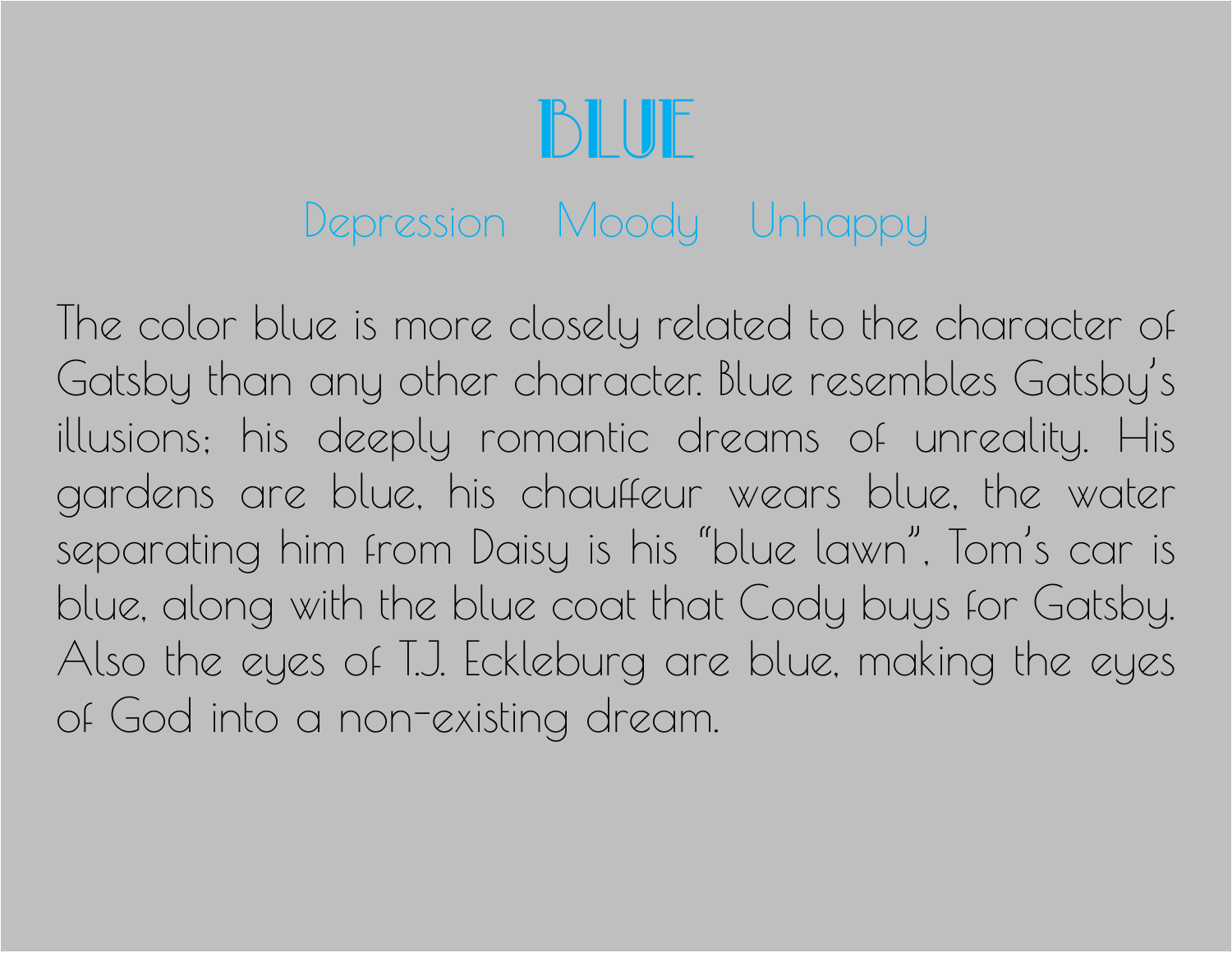Gold is represented by the old rich, such as Tom and Daisy's money. Gold is what separates the real rich from the others. Gold contrast greatly with green, with the concept and differences between old money and new money. Old money is gold, authentic and real, while new money is cheap with the flimsy green bills. Therefore, one can examine that Fitzgerald is using color symbolism to depict the differences between Gatsby and Tom and Daisy's money. Gatsby is the new money, green. While Tom and Daisy are considered old money, gold.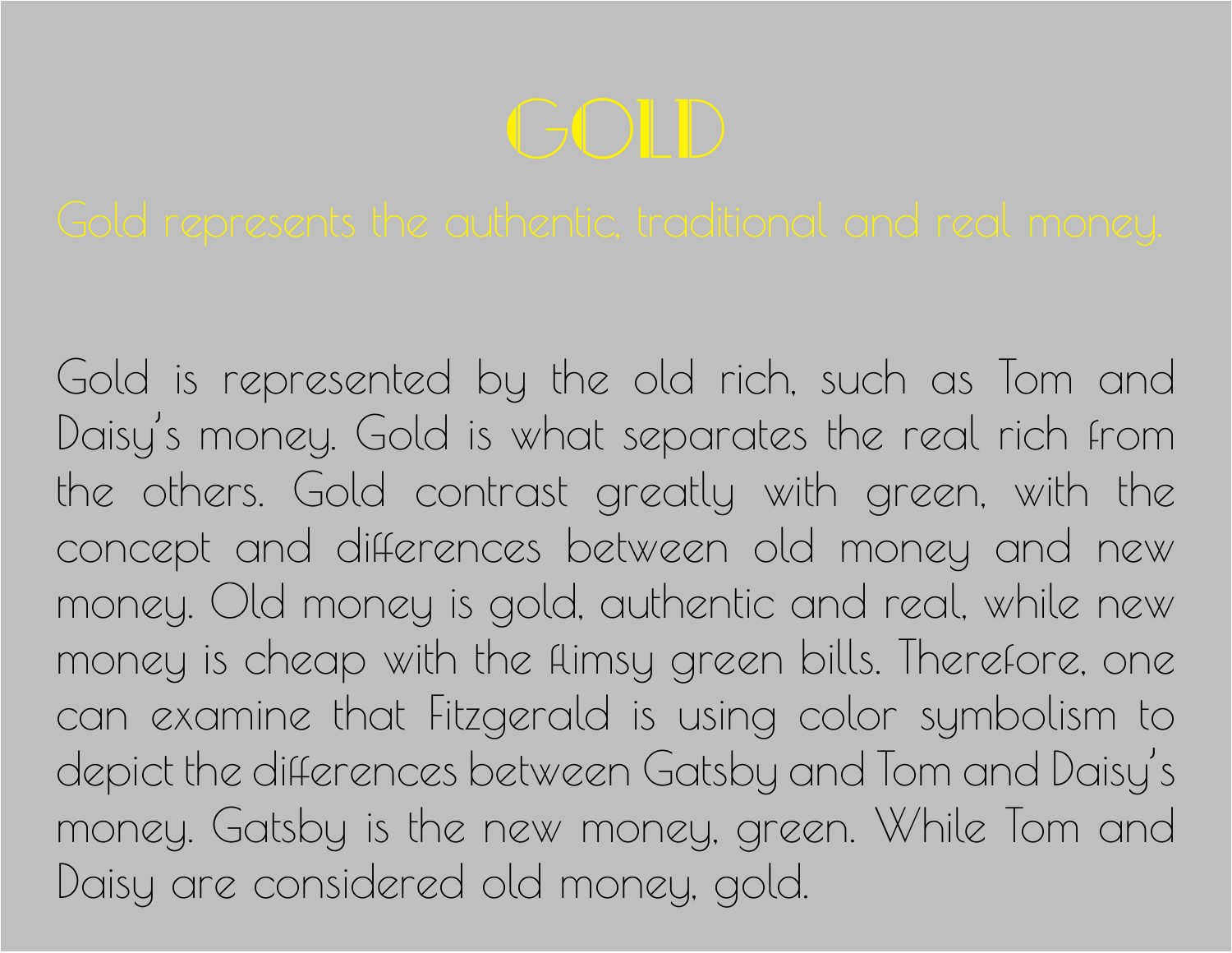# Yellow

 Yellow is very different from gold. Yellow is fake gold, its veneer and is used for show rather than substance. Gatsby is considered to be yellow rather than gold, due to his newly acquired money and his inability to enter the high class society of New York City.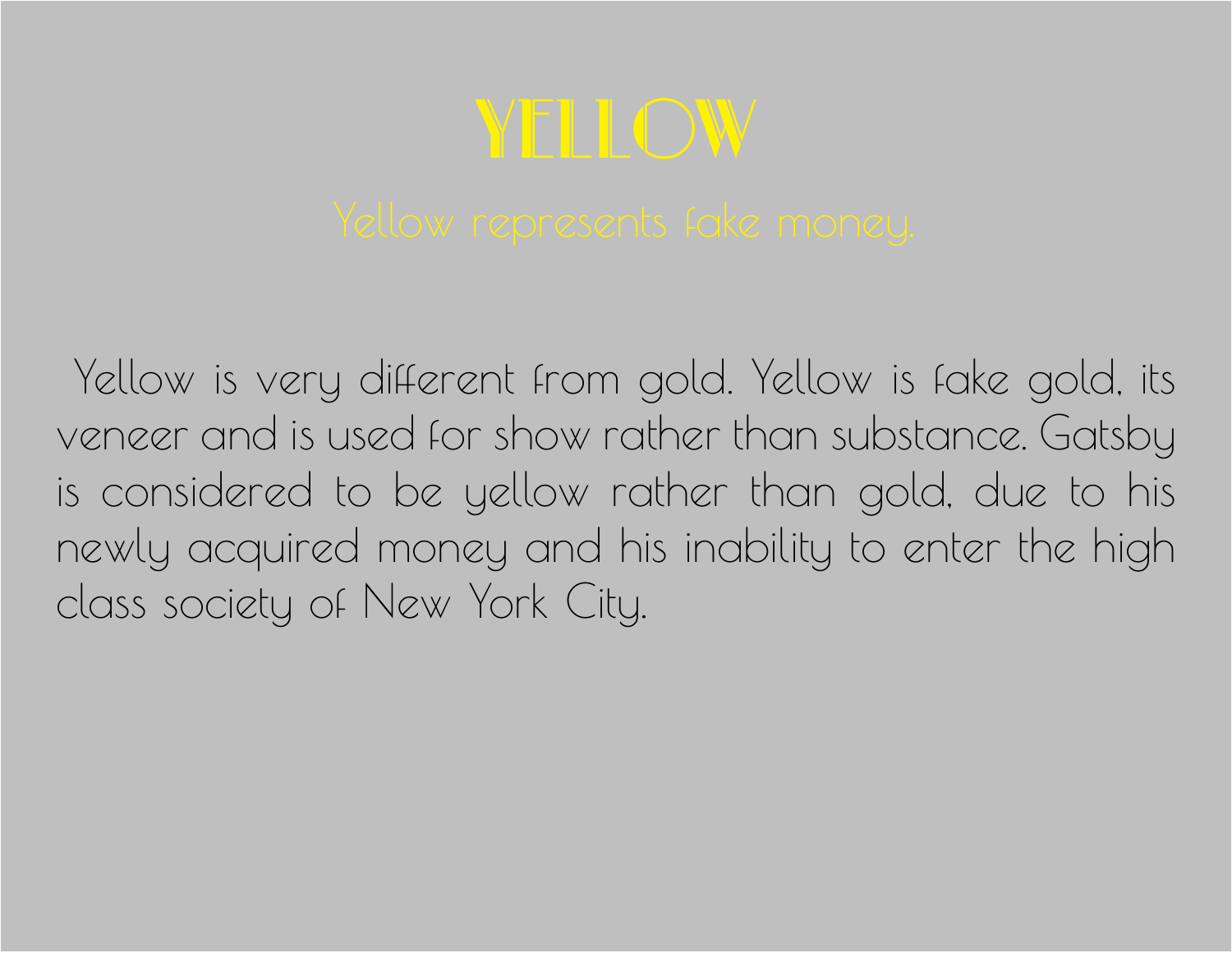## Red

### Danger Passion Boldness Love

Red is associated with blood, so it is the symbol of violence, danger and rage. The inside of Buchanan's home is in red. "We walked through a high hallway into a bright rosycolord space." "Inside, the crimson room bloomed with light."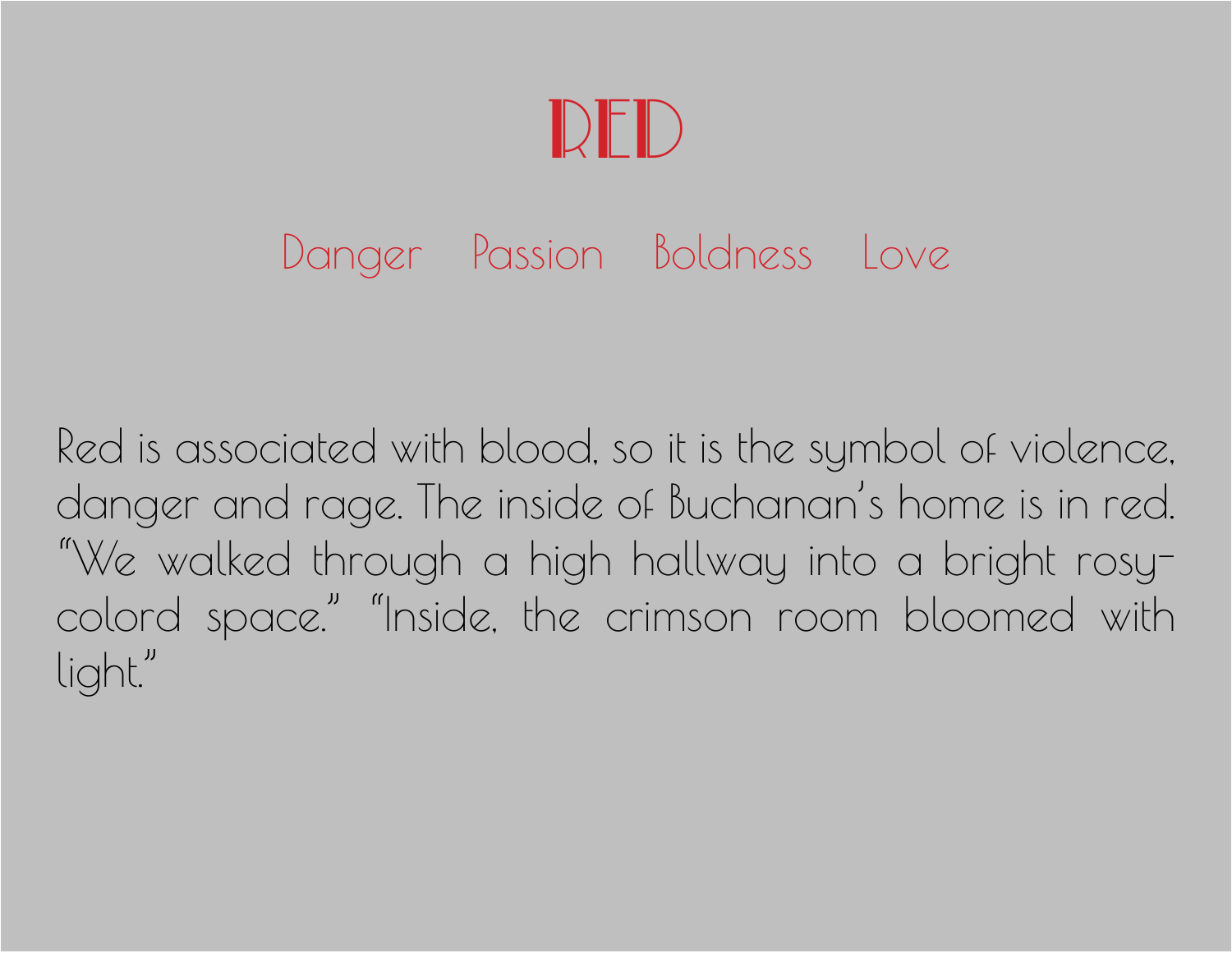## CJDFFII Hope Promise Envy Money Future,

Green is most closely associated with both the green light of Daisy's dock and the "green breast of the new world." Both unite the hope and promise of Gatsby's dream with that of America itself. Fitzgerald uses green to symbolize money and its power in society. Money rules the lives of the people in the story.